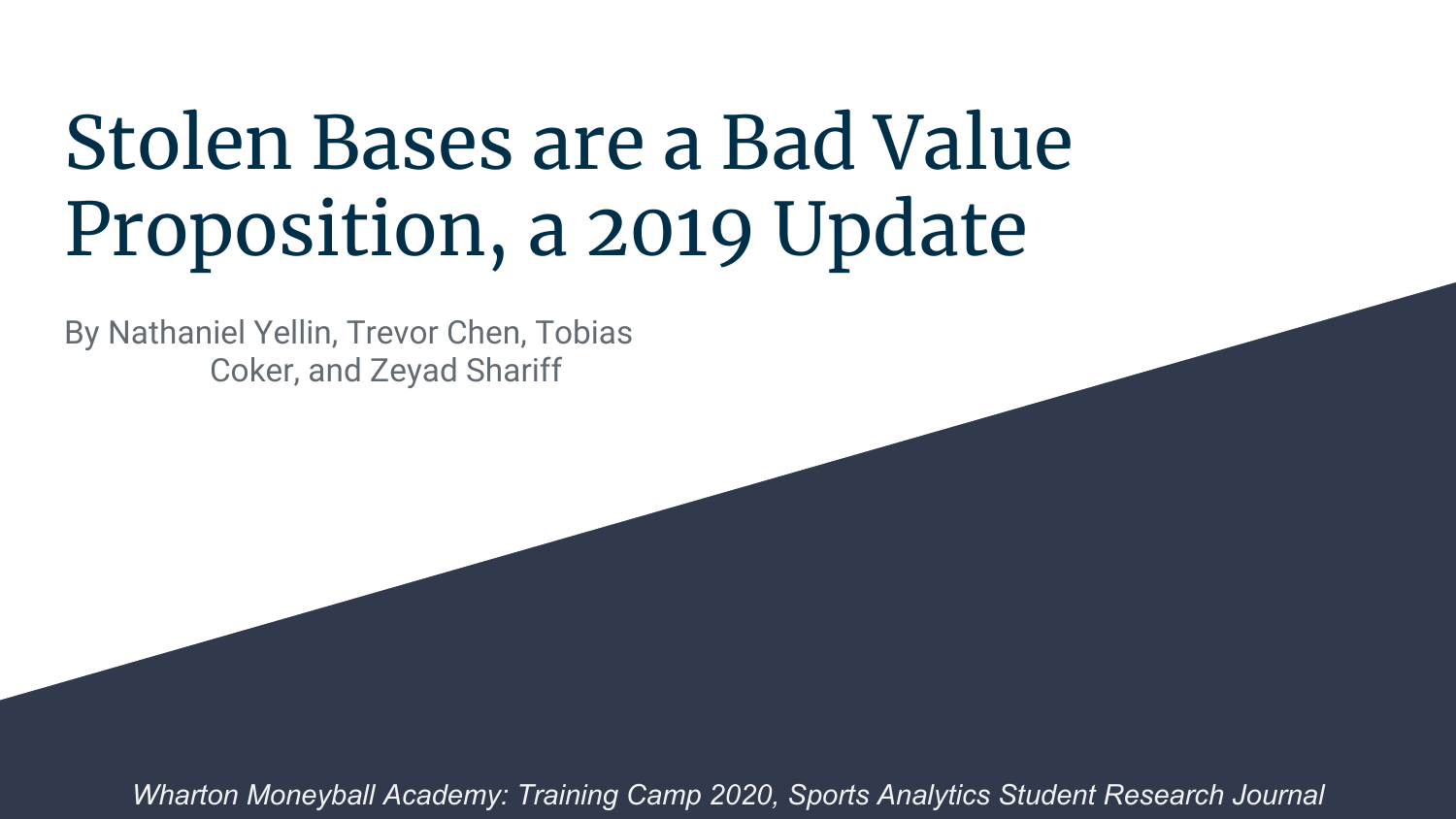## **Overview**

- Why are we posing this question? - in order to understand the decline of steals in the MLB
- We also wanted to see the risk of stealing bases using data from the 2019 season

Statistics we used:

- Weighted stolen bases (wSB) estimates  $#$  of runs a player contributes to his team by stealing bases
- Speed score (Spd)- rates MLB players' speeds from 0-10 - league average is 4.5
- Steal success percentage SB/SB attempts
- In our models we are comparing each of these three variables in order to find their correlation with one another
- Correlation on a linear scale from 1 to -1: if the number is negative then the two variables are inversely related, if the number is positive then the numbers are related. The larger the number, the more related or less related the variables are.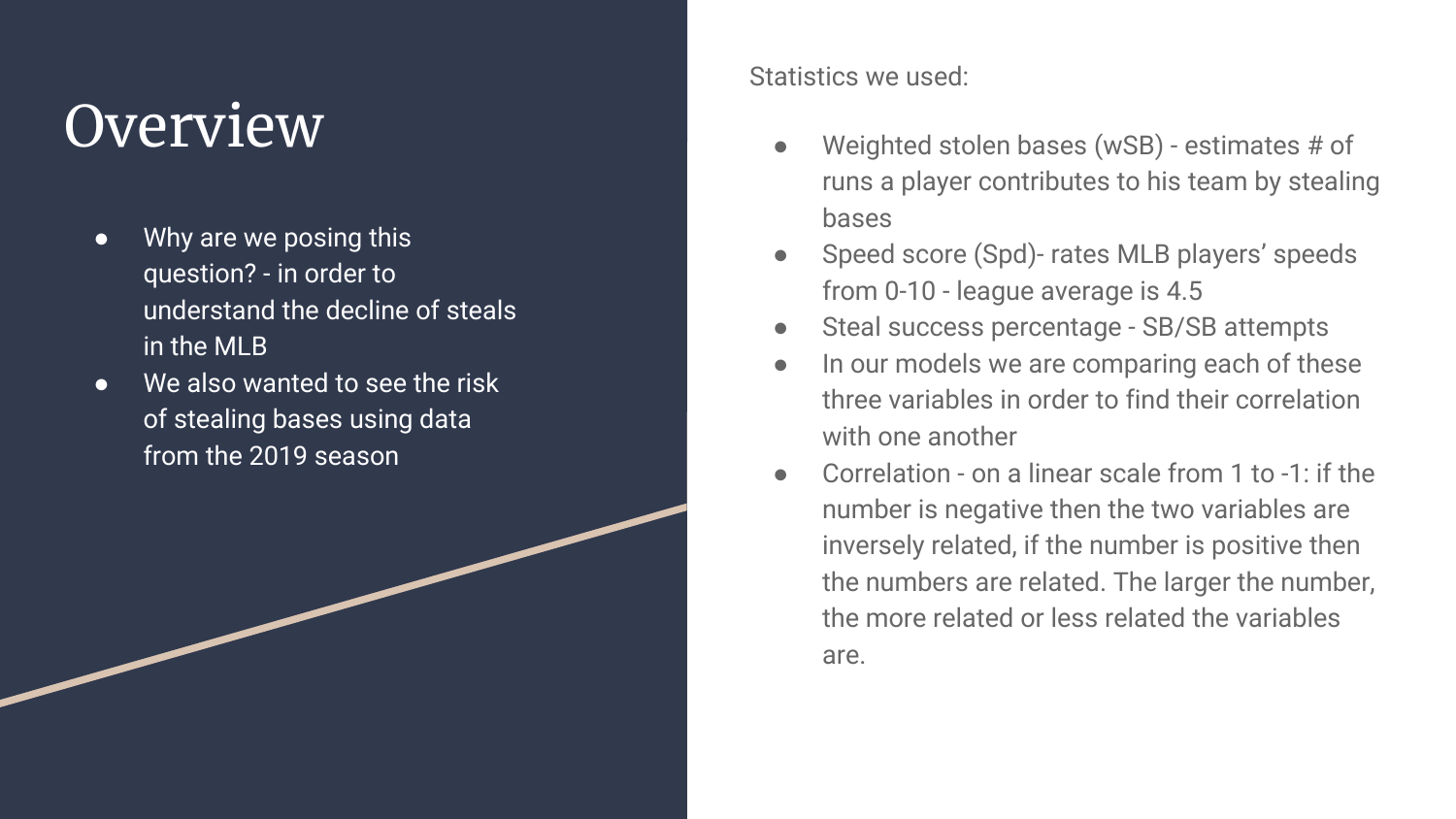### Our Models and Visuals

### Sources: Fangraphs.com, BaseballSavant.com, and the Lahman Database



This is a scatterplot between successful stealing percentage and wSB (weighted Stolen bases which tells us how much a player contributes by stealing bases)

The correlation between these two variables is 0.5816242 which means they are pretty decently correlated. There is a clear trendline in the plot above.



This is a scatterplot between successful stealing percentage and Spd (speed score which rates a player on their speed and base-running ability.)

The correlation between these two variables is 0.37617 which means they have a very light correlation.



This is a scatterplot between successful stealing percentage and R (runs scored)

The correlation between these two variables is 0. 0.1553179 which means how successful a player is at stealing and how many runs they score are almost not correlated at all

This is surprising because you would expect players who steal very efficiently to score more, on average, but this is clearly not the case. The graph has no trends whatsoever and helps make a case for why stealing bases is not worth it. Since the point of stealing bases is to move players over and generate runs, I did not expect this correlation to be so low.

Note: We filtered our dataset for players who had >100 PA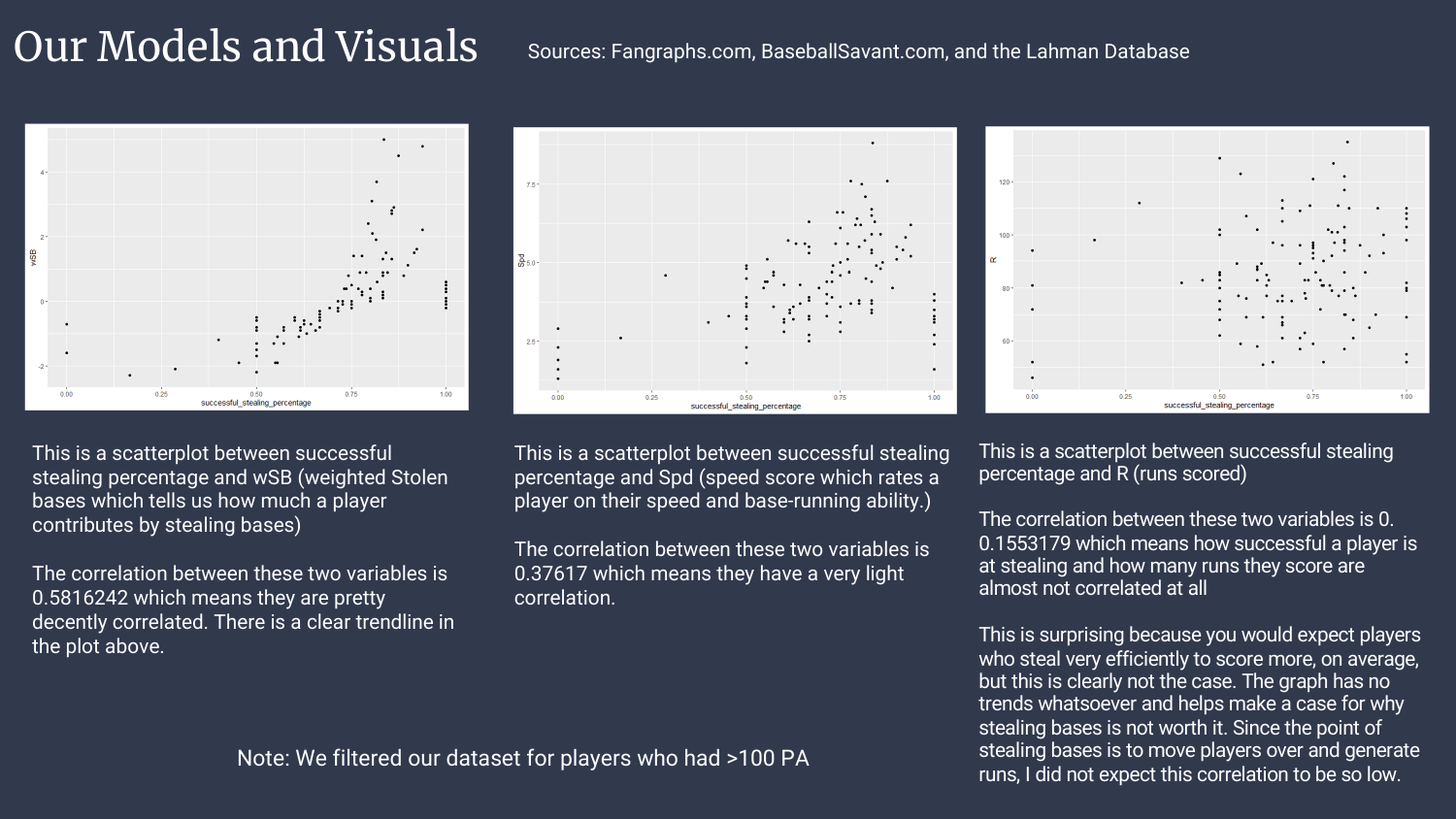## Analysis and Conclusions from our Models

- Our analysis showed a positive, somewhat strong correlation of ~0.58 between successful stealing percentage and weighted stolen bases. This means that players who are caught stealing at a low rate contribute positively to their teams.
- We found a relatively low correlation of  $~0.38$ between successful stealing percentage and speed. This alludes to the fact that a lot more goes into successfully stealing a base than pure speed (pitcher's delivery, runner's jump, catcher's arm, etc.)
- We found a very low correlation  $(\sim 0.16)$ between successful stealing percentage and runs scored. This means that even players who mostly stole successfully did not make a significant contribution to a team's run total, and therefore, its ability to win ball games. Since the main objective of stealing bases is to advance bases (and ultimately score more runs), we were very surprised to see such a low correlation between the two measures.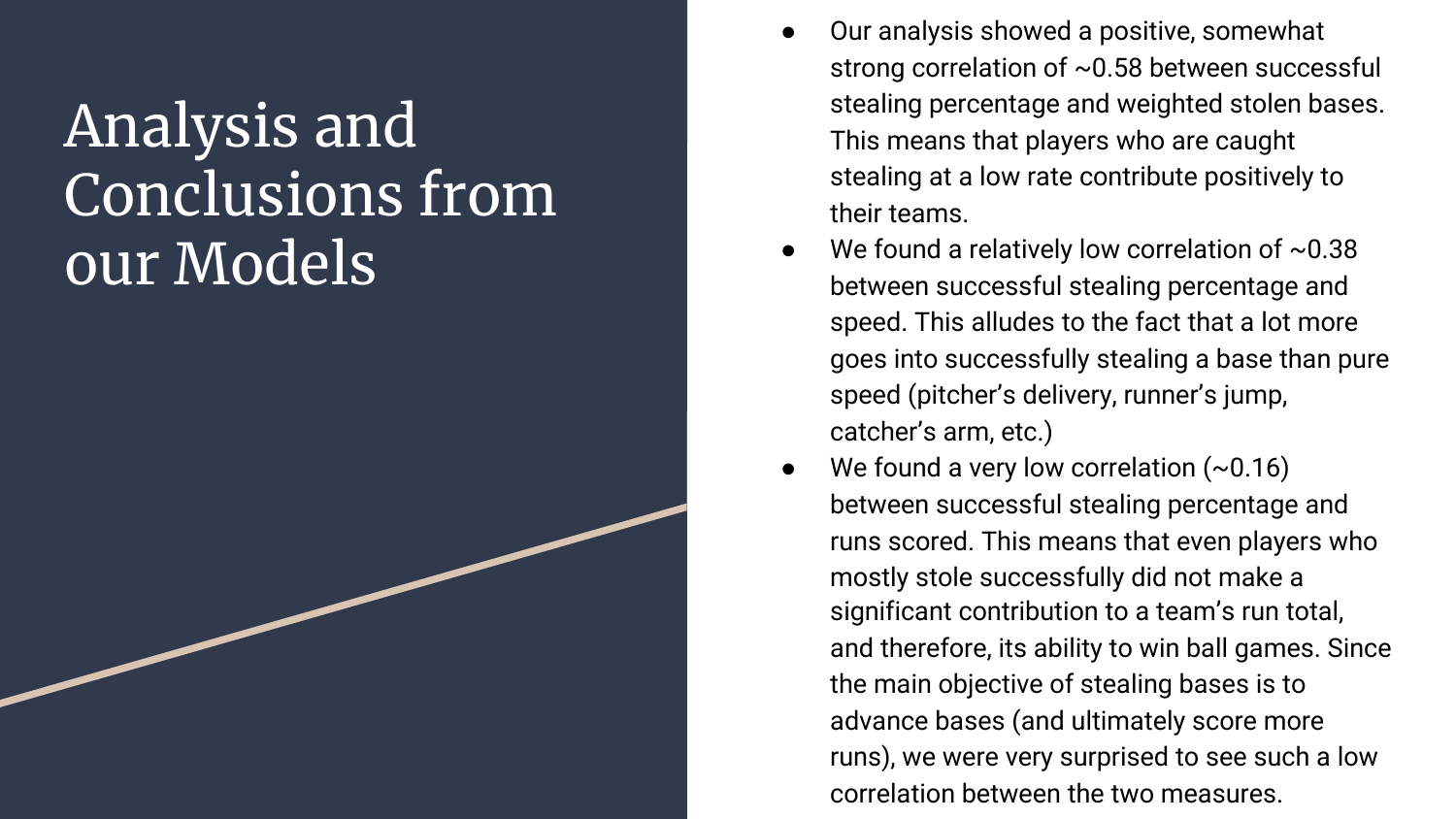| 0 Outs |          |  | Avg No. of Runs Scored<br>2010-2015 |       |                   | Required | Chance of a Run Being Scored<br>2010-2015 |        |            | Required<br><b>Success</b> |                |
|--------|----------|--|-------------------------------------|-------|-------------------|----------|-------------------------------------------|--------|------------|----------------------------|----------------|
|        |          |  |                                     |       |                   |          |                                           |        |            |                            | <b>Success</b> |
|        | 1B 2B 3B |  |                                     |       | Before Successful | Fail     | Rate                                      | Before | Successful | Fail                       | Rate           |
| 1B     |          |  |                                     | 0.859 | 0.241             | $-0.605$ | 71.5%                                     | 41.6%  | 19.8%      | $-26.1%$                   | 56.9%          |
|        | 2B       |  |                                     | 1.100 | 0.250             | $-0.846$ | 77.2%                                     | 61.4%  | 22.9%      | $-45.9%$                   | 66.7%          |
|        | 1B 2B    |  |                                     | 1.437 | 0.527             | $-0.773$ | 59.5%                                     | 61.0%  | 24.2%      | $-21.3%$                   | 46.8%          |

| $10$ ut |          |  |  | Avg No. of Runs Scored<br>2010-2015 |                   |          | Required       |  | Chance of a Run Being Scored | Required       |          |       |
|---------|----------|--|--|-------------------------------------|-------------------|----------|----------------|--|------------------------------|----------------|----------|-------|
|         |          |  |  |                                     |                   |          | <b>Success</b> |  |                              | <b>Success</b> |          |       |
|         | 1B 2B 3B |  |  |                                     | Before Successful | Fail     | Rate           |  | Before                       | Successful     | Fail     | Rate  |
| 1B      |          |  |  | 0.509                               | 0.155             | $-0.411$ | 72.6%          |  | 26.5%                        | 13.2%          | $-19.8%$ | 60.0% |
|         | 2B       |  |  | 0.664                               | 0.286             | $-0.566$ | 66.4%          |  | 39.7%                        | 26.3%          | $-33.0%$ | 55.6% |
|         | 1B 2B    |  |  | 0.884                               | 0.492             | $-0.565$ | 53.5%          |  | 40.6%                        | 27.0%          | $-19.0%$ | 41.3% |

| $ 2 \text{ Outs} $ |            |  | Avg No. of Runs Scored<br>2010-2015 |       |                   | Required |                |  | Chance of a Run Being Scored |            |          |                |
|--------------------|------------|--|-------------------------------------|-------|-------------------|----------|----------------|--|------------------------------|------------|----------|----------------|
|                    |            |  |                                     |       |                   |          | <b>Success</b> |  | 2010-2015                    |            |          | <b>Success</b> |
|                    | $1B$ 2B 3B |  |                                     |       | Before Successful | Fail     | Rate           |  | Before                       | Successful | Fail     | Rate           |
| B                  |            |  |                                     | 0.224 | 0.095             | $-0.224$ | 70.2%          |  | 12.7%                        | 8.9%       | $-12.7%$ | 58.8%          |
|                    | 2B         |  |                                     | 0.319 | 0.034             | $-0.319$ | 90.4%          |  | 21.6%                        | 4.1%       | $-21.6%$ | 84.0%          |
|                    | $1B$  2B   |  |                                     | 0.429 | 0.151             | $-0.429$ | 74.0%          |  | 22.2%                        | 3.8%       | $-22.2%$ | 85.4%          |

- Online Sources<br> **Charling Sources**<br> **Charling Sources**<br> **Conserved Sources**<br> **Conserved Sources**<br> **Conserved Sources**<br> **Conserved Sources**<br> **Conserved Sources**<br> **Conserved Sources**<br> **Conserved Sources** worth the risk if the base stealer is safe  $\sim$ 70% of the time (called the required success rate)
	- The exact percentage that makes a steal worth the risk depends on what base and how many outs are in the inning, and where the team is in the batting order (don't steal if Trout's batting)
	- Over time stolen base attempts have gone down, but the success rates have skyrocketed
	- In 2015 the actual success rate(67) was higher than the the required success rate(65)
	- The required rate lowers to about 60% late in the game (home team down by 1 with a speedster on first and a decent, but not spectacular hitter up and of course less than 2 outs)